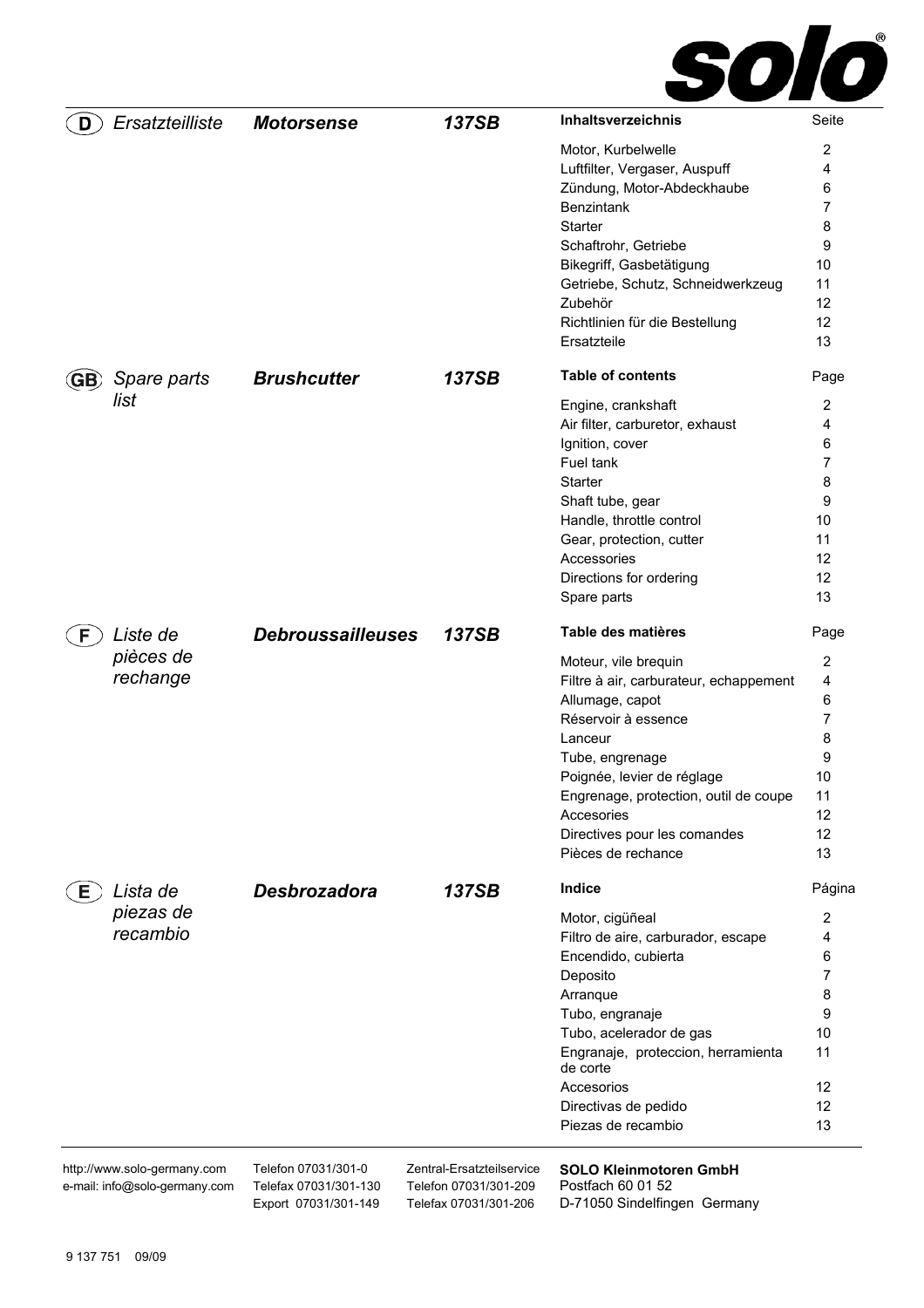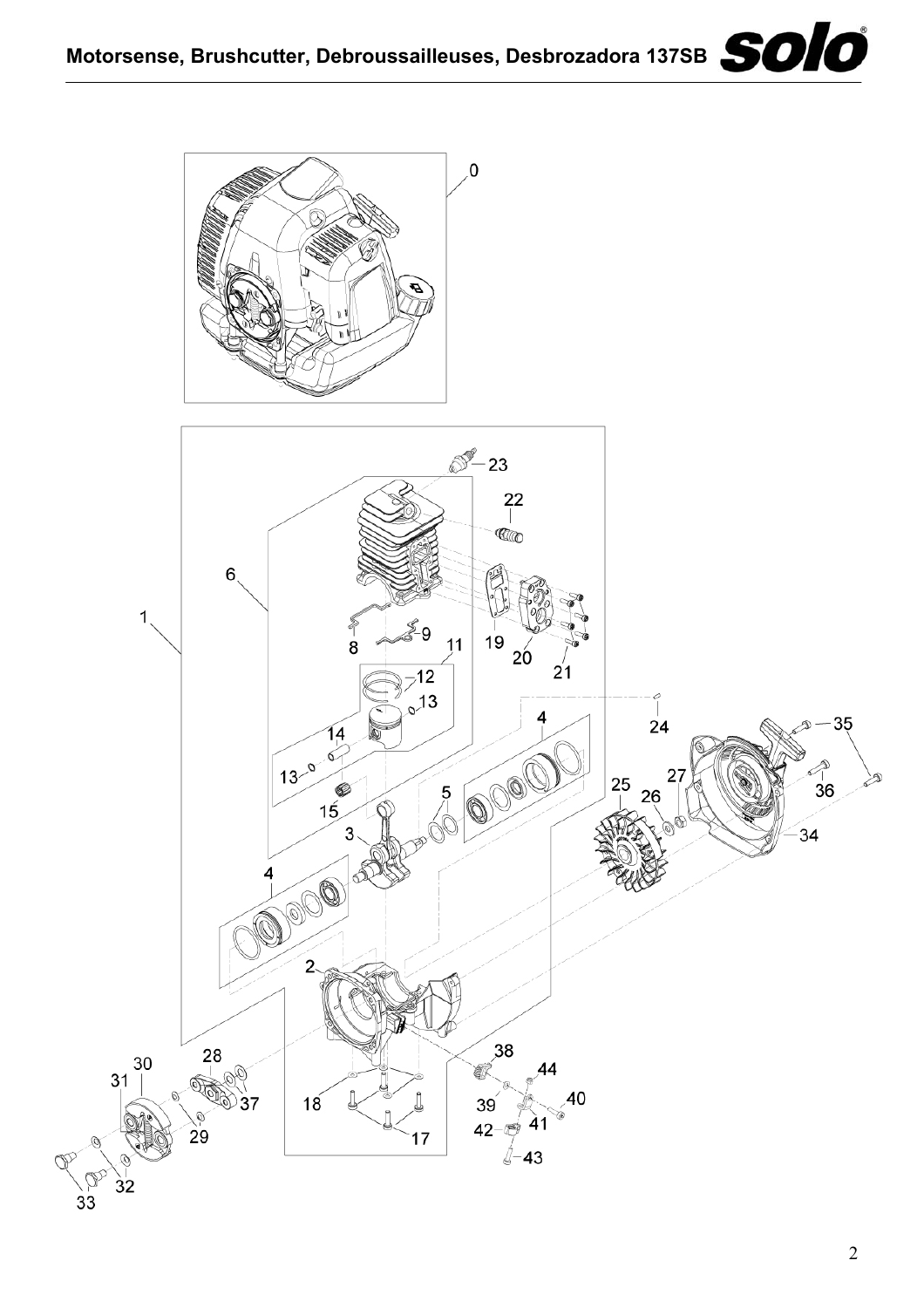| Bild-Nr.            | Bestell-Nr.            | Menge               | Motor, Kurbelwelle             | Engine,                  | Moteur, vile             | Motor, cigüñeal         |
|---------------------|------------------------|---------------------|--------------------------------|--------------------------|--------------------------|-------------------------|
| Pos.-No.            | Order-No.              | Quantity            |                                | crankshaft               | breguin                  |                         |
| No.Pos.<br>Pos.-No. | No. de Cde<br>Ref.-Nr. | Nombres<br>Cantidad |                                |                          |                          |                         |
| 0                   | 20 00 360              | 1                   | Motor komplett                 | Engine compl.            | Moteur compl.            | Motor compl.            |
| $\mathbf{1}$        | 20 00 361              | $\mathbf{1}$        | <b>Motor Shortblock</b>        | <b>Engine Shortblock</b> | <b>Moteur Shortblock</b> | <b>Motor Shortblock</b> |
|                     |                        |                     | enth.: $(-> 1 - 23$            | incl. $(-> 1 - 23$       | y inclus $(-> 1 - 23$    | incl. $(-> 1 - 23$      |
| $\overline{2}$      | 20 11 144              | 1                   | Kurbelgehäuse                  | Crankcase                | Carter moteur            | Carter cigüenal         |
| 3                   | 22 00 112 52           | 1                   | Kurbelwelle                    | Crankshaft               | Vilebrequin              | Cigüñeal                |
| $\overline{4}$      | 33 00 143              | $\overline{2}$      | Lagerhülse 34,9x45,17x18,8 mm, | Sleeve.                  | Douille.                 | Casquillo,              |
|                     |                        |                     | Reparatursatz                  | repair kit               | kit de réparation        | juego de reparacion     |
| 5                   | 00 31 206              | $\overline{2}$      | Scheibe 15x21x0,3 mm           | Washer                   | Rondelle                 | Arandela                |
| 6                   | 22 00 118              | 1                   | Zylinder + Kolben,             | Cylinder + piston,       | Cylindre + piston,       | Cilindro + piston,      |
|                     |                        |                     | Reparatursatz                  | repair kit               | kit de réparation        | juego de reparacion     |
|                     |                        |                     | enth.: $(-8)$ 6 - 15           | incl. $(-8)$ 6 - 15      | y inclus $(-8 - 15)$     | incl. $(-56 - 15)$      |
| 8                   | 20 63 133              | 1                   | Dichtungsteil                  | Sealing                  | Joint carter moteur      | Junta                   |
| 9                   | 20 63 134              | 1                   | Dichtungsteil                  | Sealing                  | Joint carter moteur      | Junta                   |
| 11                  | 22 00 146              | $\mathbf{1}$        | Kolben Ø 37 mm                 | Piston                   | Piston                   | Piston                  |
|                     |                        |                     | enth.: (-> 11-14               | incl. (-> 11 - 14        | y inclus $(-5 11 - 14)$  | incl. (-> 11 - 14       |
| 12                  | 20 48 366              | $\overline{c}$      | Kolbenring 37x1,5 mm           | Piston ring              | Segment de piston        | Anillo de piston        |
| 13                  | 00 55 267              | $\overline{c}$      | Sicherungsring 10x0,8 mm       | Circlip                  | Arrêt axe de piston      | Anillo de seguridad     |
| 14                  | 20 31 249 25           | $\overline{1}$      | Kolbenbolzen 10/6x28 mm <- )   | Piston pin <-)           | Axe de piston <-)        | Perno de embolo <-)     |
| 15                  | 00 52 255              | 1                   | Nadelkäfig 10x14x13 mm <- )    | Needle sleeve <- )       | Douille $\leq$ -)        | Casquillo <-)           |
| 17                  | 00 18 337              | $\overline{4}$      | Zylinderschraube M5x20 mm      | Screw                    | Vis                      | Tornillo                |
| 18                  | 00 72 144              | 4                   | Sicherungsscheibe 5 mm         | Safety washer            | Rondelle de sécurité     | Arandela seguridad      |
| 19                  | 20 61 155              | 1                   | Dichtung Ansaugstutzen         | Manifold gasket          | Joint de bride           | Junta de brida          |
| 20                  | 20 74 167              | 1                   | Vergaserflansch                | Socket                   | Bride d'aspiration       | <b>Brida</b>            |
| $\overline{21}$     | 00 18 326              | 6                   | Zylinderschraube M4x16 mm      | F.H. screw               | Vis                      | Tornillo                |
| 22                  | 28 00 570              | $\mathbf{1}$        | Dekoventil                     | Deco-valve               | Soupape                  | Valvula                 |
|                     |                        |                     |                                |                          | decompression            |                         |
| 23                  | 23 00 730              | 1                   | Zündkerze WSR6F 200            | Spark plug               | Bougie                   | Bujia                   |
| 24                  | 00 75 101              | 1                   | Scheibenfeder 3x3,7 mm         | Spring                   | Clavette                 | Resorte                 |
| $\overline{25}$     | 24 00 154              | $\overline{1}$      | Lüfterrad                      | Fan wheel                | Turbine                  | Turbina                 |
| 26                  | 00 72 145              | 1                   | Spannscheibe 8 mm              | Washer                   | Rondelle                 | Arandela                |
| $\overline{27}$     | 00 20 145              | 1                   | Sechskantmutter M8x1 mm        | Hex. nut                 | Ecrou                    | Tuerca                  |
| 28                  | 30 16 154              | $\mathbf{1}$        | Kupplungsträger                | Cluch support            | Support embrayage        | Soporte de embrague     |
| 29                  | 00 72 149              | $\overline{2}$      | Tellerfeder 8,2x16x0,4 mm      | Spring                   | Rondelle                 | Resorte                 |
| 30                  | 35 00 130              | $\mathbf{1}$        | Fliehkraftkupplung             | Centrifugal clutch       | Embrayage centrifugue    | Embrague centrifugal    |
|                     |                        |                     | enth. ( -> 30, 31              | incl. (-> 30, 31         | y inclus (-> 30, 31      | incl. (-> 30, 31        |
| 31                  | 00 71 154              | 1                   | Kupplungsfeder ->)             | Spring $-$ >)            | Ressort ->)              | Resorte ->)             |
| 32                  | 00 72 174              | 2                   | Tellerfeder 10,2x20x0,5 mm     | Spring                   | Rondelle                 | Resorte                 |
| 33                  | 00 18 114              | 2                   | Sechskantschraube M8x20 mm     | Screw                    | Vis                      | Tornillo                |
| $\overline{34}$     | 26 00 132              | $\mathbf{1}$        | Starter komplett               | Starter cpl.             | Lanceur cpl.             | Arranque cpl.           |
| 35                  | 00 18 337              | $\overline{2}$      | Zylinderschraube M5x20 mm      | Screw                    | Vis                      | Tornillo                |
| 36                  | 00 18 338              | 1                   | Zylinderschraube M5x25 mm      | Screw                    | Vis                      | Tornillo                |
| $\overline{37}$     | 00 72 120              | $\overline{2}$      | Scheibe 10,2x20x1,1 mm         | Washer                   | Rondelle                 | Arandela                |
| 38                  | 20 74 106              | $\mathbf{1}$        | Widerlager                     | Counter bearing          | Roulement butée          | Cojinete de tope        |
| 39                  | 00 72 140              | 1                   | Scheibe 5,2x12x0,5 mm          | Washer                   | Rondelle                 | Arandela                |
| 40                  | 00 18 337              | 1                   | Zylinderschraube. M5x20 mm     | F.H. screw               | Vis                      | Tornillo                |
| 41                  | 20 43 120              | 1                   | Befestigungswinkel             | Fixing angle             | Équerre de fixation      | Soporte                 |
| 42                  | 20 74 895              | 1                   | Klemme                         | Clamp                    | Collier                  | Abrazadera              |
| $\overline{43}$     | 00 18 423              | $\overline{1}$      | Zylinderschraube M5x18 mm      | Screw                    | Vis                      | Tornillo                |
| 44                  | 00 28 110              | $\mathbf{1}$        | Sechskantmutter M5             | Hex. nut                 | Ecrou                    | Tuerca                  |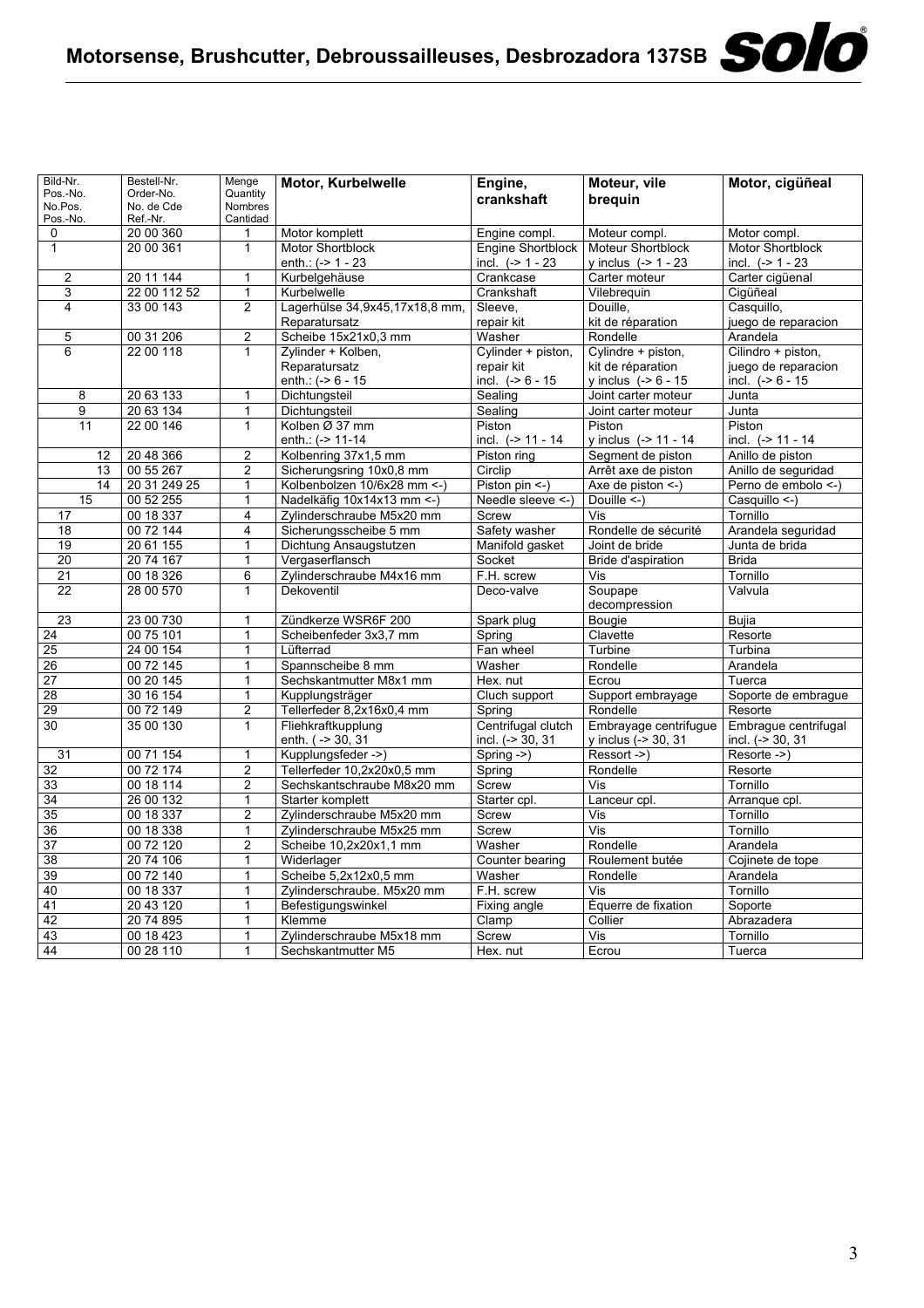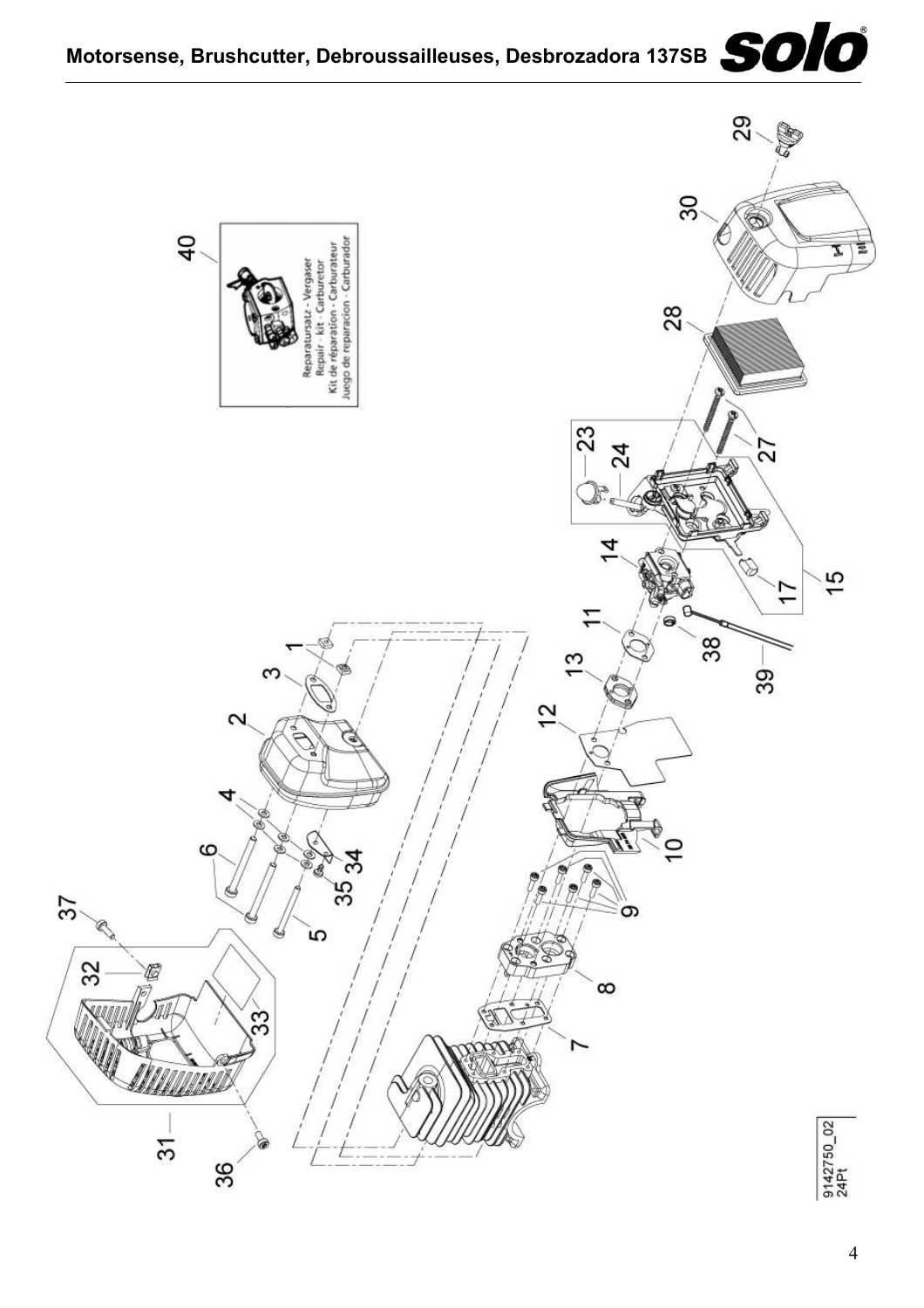| Bild-Nr.<br>Pos.-No.<br>No.Pos.<br>Pos.-No. | Bestell-Nr.<br>Order-No.<br>No. de Cde<br>Ref.-Nr. | Menge<br>Quantity<br>Nombres<br>Cantidad | Luftfilter, Vergaser,<br><b>Auspuff</b> | Air filter,<br>carburetor,<br>exhaust | Filtre à air,<br>carburateur,<br>echappement | Filtro de aire.<br>carburador,<br>escape |
|---------------------------------------------|----------------------------------------------------|------------------------------------------|-----------------------------------------|---------------------------------------|----------------------------------------------|------------------------------------------|
| $\mathbf{1}$                                | 00 21 256                                          | $\overline{2}$                           | Vierkantmutter M5                       | <b>Nut</b>                            | Ecrou                                        | Tuerca                                   |
| $\overline{2}$                              | 25 00 133                                          | 1                                        | Auspuff                                 | Exhaust                               | Echappement                                  | Escape                                   |
| 3                                           | 20 61 441                                          | 1                                        | Auspuffdichtung                         | Exhaust gasket                        | Joint d'échappement                          | Junta escape                             |
| $\overline{4}$                              | 00 72 144                                          | 6                                        | Sicherungsscheibe 5 mm                  | Safety washer                         | Rondelle de sécurité                         | Arandela seguridad                       |
| 5                                           | 00 18 342                                          | $\mathbf{1}$                             | Zylinderschraube M5x60 mm               | F.H. screw                            | Vis                                          | Tornillo                                 |
| 6                                           | 00 18 397                                          | $\overline{2}$                           | Zvlinderschraube M5x65 mm               | F.H. screw                            | $\overline{\mathsf{Vis}}$                    | Tornillo                                 |
| $\overline{7}$                              | 20 61 155                                          | 1                                        | Dichtung Ansaugstutzen                  | Manifold gasket                       | Joint de bride                               | Junta de brida                           |
| 8                                           | 20 74 167                                          | 1                                        | Vergaserflansch                         | Socket                                | Bride d'aspiration                           | <b>Brida</b>                             |
| 9                                           | 00 18 326                                          | 6                                        | Zylinderschraube M4x16 mm               | F.H. screw                            | Vis                                          | Tornillo                                 |
| 10                                          | 20 74 603 25                                       | 1                                        | Abdichtplatte                           | Sealing plate                         | Plaque d'ètanchèitè                          | Chapa de junta                           |
| 11                                          | 20 61 307                                          | 1                                        | Vergaserdichtung                        | Carburetor gasket                     | Joint de carburateur                         | Junta carburador                         |
| $\overline{12}$                             | 20 61 306                                          | 1                                        | Vergaserdichtung                        | Carburetor gasket                     | Joint de carburateur                         | Junta carburador                         |
| 13                                          | 20 74 314                                          | 1                                        | Vergaserabstandsplatte                  | Carburetor plate                      | Plaque de carburateur                        | Chapa de carburador                      |
| 14                                          | 23 00 160                                          | 1                                        | Vergaser WT 688 D-Cut                   | Carburetor                            | Carburateur                                  | Carburador                               |
| 15                                          | 25 00 157                                          | 1                                        | Filtergehäuse                           | Filter housing                        | Carter filtre                                | Carter de filtro                         |
|                                             |                                                    |                                          | enth. ( -> 15 - 24                      | incl. ( $-$ 15 - 24                   | y inclus ( -> 15 - 24                        | incl. (-> 15 - 24                        |
| 17                                          | 20 74 966                                          | 1                                        | Chokeknopf                              | Knob                                  | Bouton                                       | <b>Boton</b>                             |
| 23                                          | 27 00 322                                          | 1                                        | <b>Primer Pumpe</b>                     | Primer                                | Pompe d'amorcage                             | Cabador                                  |
| 24                                          | 00 64 407                                          | 150 mm                                   | Schlauch 2x1,5 mm ->)                   | $Hose \rightarrow$                    | Tuyau $-$                                    | $Tubo \rightarrow)$                      |
| $\overline{27}$                             | 00 18 429                                          | $\overline{c}$                           | Linsenschraube 5x50 mm                  | Screw                                 | Vis                                          | Tornillo                                 |
| 28                                          | 20 48 154                                          | 1                                        | Luftfilter                              | Air filter                            | Filtre à air                                 | Filtro de aire                           |
| 29                                          | 20 74 682 25                                       | 1                                        | Verschlussbolzen                        | <b>Bolt</b>                           | Axe de retenue                               | Perno                                    |
| 30                                          | 20 74 156 25                                       | 1                                        | Luftfiltergehäuse Oberteil              | Filter lid                            | Chapeau filtre                               | Tapa de filtro                           |
| 31                                          | 21 00 933                                          | 1                                        | Auspuffdeckel                           | Exhaust cover                         | Couvercle                                    | Tapa de escape                           |
|                                             |                                                    |                                          | enth. ( -> 31-33                        | incl. $(-5.31 - 33)$                  | y inclus (-> 31-33                           | incl. (-> 31-33                          |
| 32                                          | 00 28 157                                          | 1                                        | <b>Blechmutter M5</b>                   | <b>Nut</b>                            | Ecrou                                        | Tuerca                                   |
| $\overline{33}$                             | $\overline{2042890}$                               | 1                                        | Isolierfolie ->)                        | Isolating foil ->)                    | Feuille isolatrice ->)                       | Laminilla ->)                            |
| 34                                          | 20 43 178                                          | 1                                        | Ablenkblech                             | Deflector plate                       | Tole de transfer                             | Chapa de viacion                         |
| 35                                          | 00 13 282                                          | 1                                        | Linsenblechschraube<br>3,5x9,5 mm       | Screw                                 | Vis                                          | Tornillo                                 |
| 36                                          | 00 18 335                                          | 1                                        | Zylinderschraube M5x12 mm               | F.H. screw                            | Vis                                          | Tornillo                                 |
| 37                                          | 00 18 336                                          | 1                                        | Zylinderschraube M5x16 mm               | F.H. screw                            | Vis                                          | Tornillo                                 |
| 38                                          | 20 74 600                                          | 1                                        | Haltering                               | Rina                                  | Bague de retient                             | Anillo                                   |
| 39                                          | 28 00 142                                          | 1                                        | Bowdenzug Gas                           | Throttle cable                        | Câble des gaz                                | Cable bowden                             |
| 40                                          | 05 10 984                                          | $\mathbf{1}$                             | Reparatursatz - Vergaser                | Repair-kit -<br>carburetor            | Kit de réparation -<br>carburateur           | Juego de reparacion -<br>carburador      |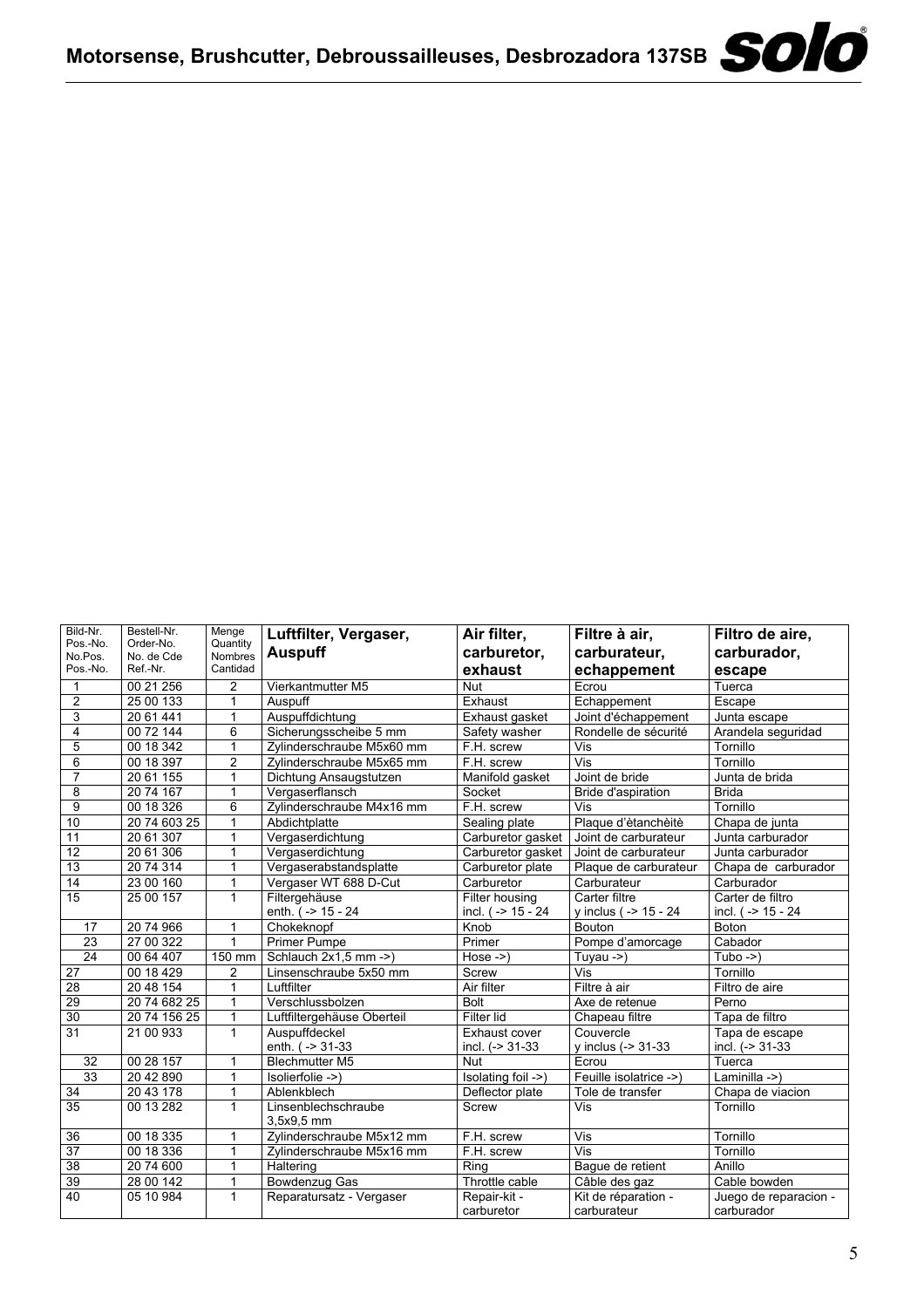

| Bild-Nr. | Bestell-Nr.  | Menge          | Zündung, Motor-            | Ignition, cover       | Allumage, capot       | Encendido.         |
|----------|--------------|----------------|----------------------------|-----------------------|-----------------------|--------------------|
| Pos.-No. | Order-No.    | Quantity       | Abdeckhaube                |                       |                       | cubierta           |
| No.Pos.  | No. de Cde   | <b>Nombres</b> |                            |                       |                       |                    |
| Pos.-No. | Ref.-Nr.     | Cantidad       |                            |                       |                       |                    |
|          | 23 00 730    |                | Zündkerze WSR6F 200        | Spark plug            | Bougie                | Bujia              |
| 2        | 23 00 216    |                | Zündmodul IIDA CDI         | Ignition coil         | Volant électronique   | Bobina             |
|          |              |                | enth. $( -2 - 4)$          | incl. $( -2 - 4)$     | y inclus ( $-2 - 4$   | incl. $( -2 - 4)$  |
| 3        | 00 73 347    |                | Kontaktfeder               | Contact spring        | Ressort de contact    | Resorte            |
| 4        | 00 84 621    |                | Zündkerzenstecker <- )     | Spark plug cover <- ) | Capuchon de bougie <- | Tapa de bujia <- ) |
| 5        | 00 72 148    | 2              | Sicherungsscheibe 4 mm     | Safety washer         | Rondelle de sécurité  | Arandela seguridad |
| 6        | 00 30 101    | $\overline{2}$ | Scheibe 4.3 mm             | Washer                | Rondelle              | Arandela           |
|          | 00 18 327    | 2              | Zylinderschraube M4x20 mm  | F.H. screw            | Vis                   | Tornillo           |
| 8        | 00 84 155    |                | Kabel Masse/Kurzschluss.,  | Ground cable          | Câble de masse        | Cable de masa      |
|          |              |                | Motorseite                 |                       |                       |                    |
| 9        | 00 66 455    |                | Kabelband 98x2.5 mm        | Cable band            | Frein de câble        | Cinta              |
| 10       | 20 73 155 25 |                | Motor-Abdeckhaube          | cover                 | capot                 | cubierta           |
| 11       | 20 74 237 25 |                | Zündkerzenabdeckung        | Spark plug cover      | Capuchon de bougie    | Tapa de bujia      |
| 12       | 00 68 157    |                | Selbstklebeschild SOLO 137 | Decal                 | Autocollant           | Adhesivo           |
| 13       | 00 18 335    |                | Zylinderschraube M5x12 mm  | F.H. screw            | Vis                   | Tornillo           |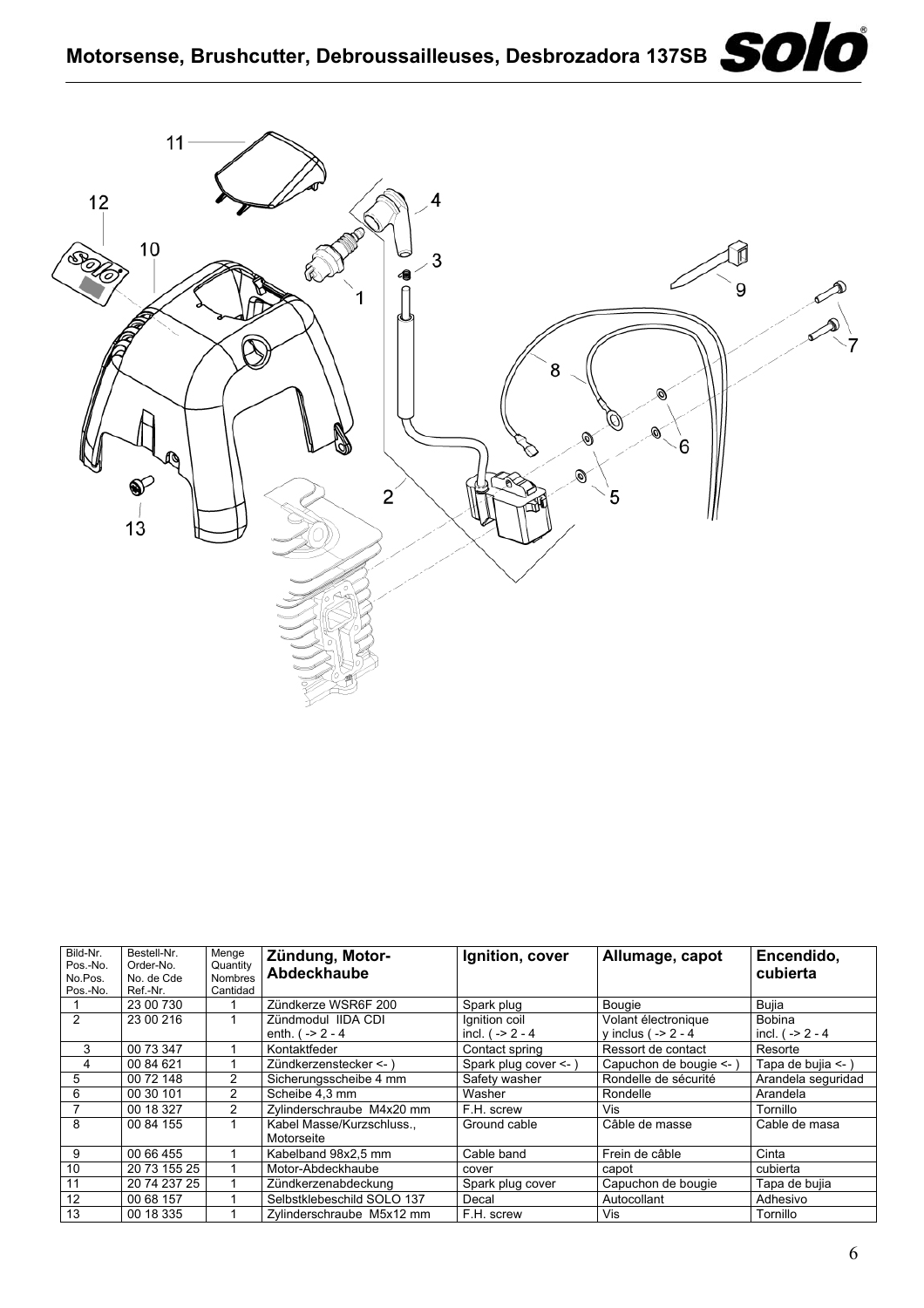## Motorsense, Brushcutter, Debroussailleuses, Desbrozadora 137SB **SOIO**



| Bild-Nr.                | Bestell-Nr. | Menge          | <b>Benzintank</b>              | <b>Fuel tank</b>          | Réservoir à             | <b>Deposito</b>        |
|-------------------------|-------------|----------------|--------------------------------|---------------------------|-------------------------|------------------------|
| Pos.-No.                | Order-No.   | Quantity       |                                |                           | essence                 |                        |
| No.Pos.                 | No. de Cde  | <b>Nombres</b> |                                |                           |                         |                        |
| Pos.-No.                | Ref.-Nr.    | Cantidad       |                                |                           |                         |                        |
|                         | 00 15 193   | 4              | Stiftschraube M5x35 mm         | Stud screw                | Goujon                  | Tornillo               |
| $\overline{\mathbf{c}}$ | 20 74 141   | 4              | Distanzhülse                   | Distance sleeve           | Entretoise              | Casquillo              |
| $\overline{3}$          | 27 00 154   | 1              | <b>Benzintank</b>              | Fuel tank                 | Réservoir à essence     | Deposito               |
|                         |             |                | enth. $(-3 - 14)$              | incl. $(-3 - 3 - 14)$     | y inclus $(-3 - 14)$    | incl. $(-3 - 14)$      |
| 4                       | 00 64 474   |                | Schlauch 3x1x115 mm Entlüftung | Ventilation hose          | Tuyau d'aération        | Tubo                   |
| 5                       | 27 00 430   |                | Belüftungsstutzen              | <b>Ventilation socket</b> | Manchon d'aération      | Munon                  |
| 6                       | 00 66 460   |                | Tülle                          | hose fitting              | oeillet                 | manquito de cable      |
| 7                       | 60 63 349   |                | Schlauch 3x206 mm Kraftstoff   | Fuel hose                 | Tuyau                   | Tubo                   |
| 8                       | 00 73 351   |                | Schlauchöse                    | Tube eve                  | Collier                 | Ojete                  |
| 9                       | 27 00 135   |                | Filter Benzinsucher            | Fuel pick-up              | Crépine d'essence       | Filtro                 |
| 10                      | 00 94 277   | 4              | Dämpfungsgummi                 | AV element                | Amortisseur             | Elemento AV            |
| 11                      | 00 64 475   |                | Schlauch 3x1x130 mm            | Hose                      | Tuyau                   | Tubo                   |
|                         |             |                | Benzinrücklauf                 |                           |                         |                        |
| 12                      | 00 66 455   |                | Kabelband 98x2,5 mm            | Cable band                | Frein de câble          | Cinta                  |
| 13                      | 27 00 187   | 1              | Tankverschluss                 | Tank lid                  | Bouchon de réservoir    | Cierre de deposito     |
|                         |             |                | enth. ( -> 13, 14              | incl. (-> 13, 14          | y inclus $(-> 13, 14)$  | incl. $(-> 13, 14)$    |
| 14                      | 00 62 345   | 1              | O-Ring 29x4 mm <- ))           | O-ring $\leftarrow$ ))    | Joint torique $\leq$ 1) | Anillo $\leftarrow$ )) |
| 15                      | 20 73 170   | 1              | Tankschutz                     | Tank protection           | Protection de reservoir | Proteccion del         |
|                         |             |                |                                |                           |                         | deposito               |
| 16                      | 00 31 494   | 4              | Scheibe 5,3 mm                 | Washer                    | Rondelle                | Arandela               |
| 17                      | 00 72 144   | 4              | Sicherungsscheibe 5 mm         | Safety washer             | Rondelle de sécurité    | Arandela seguridad     |
| 18                      | 00 28 137   | 4              | Sechskantmutter M5             | Hex. nut                  | Ecrou                   | Tuerca                 |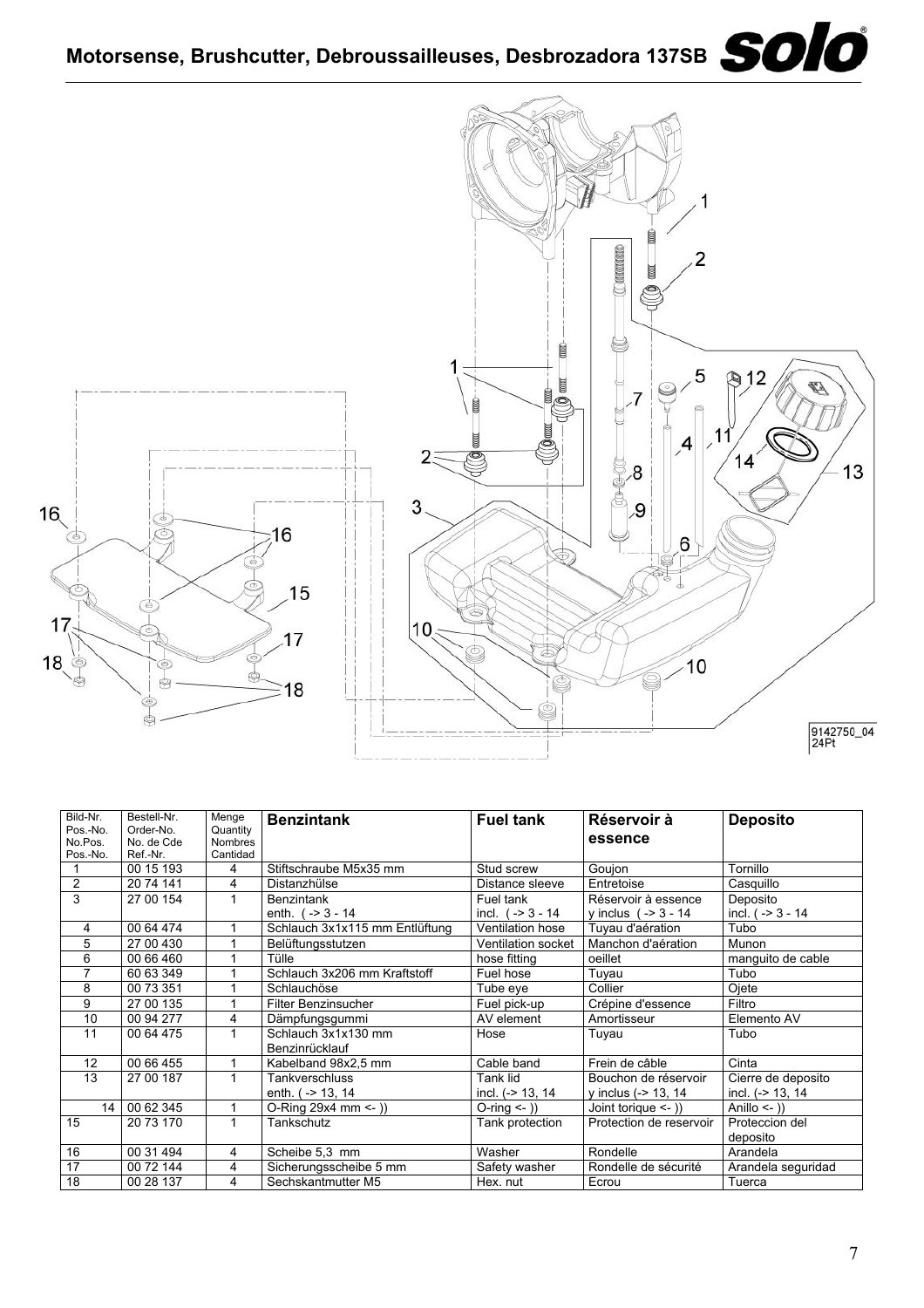

9142701\_05

| Bild-Nr.<br>Pos.-No.<br>No.Pos. | Bestell-Nr.<br>Order-No.<br>No. de Cde | Menge<br>Quantity<br><b>Nombres</b> | <b>Starter</b>                        | <b>Starter</b>                | Lanceur                          | <b>Arrangue</b>                 |
|---------------------------------|----------------------------------------|-------------------------------------|---------------------------------------|-------------------------------|----------------------------------|---------------------------------|
| Pos.-No.                        | Ref.-Nr.                               | Cantidad                            |                                       |                               |                                  |                                 |
|                                 | 26 00132                               |                                     | <b>Starter</b><br>enth. $( -2 1 - 16$ | Starter<br>incl. $(-2 1 - 16$ | Lanceur<br>y inclus $(-2 1 - 16$ | Arrangue<br>incl. $( -2 1 - 16$ |
| 2                               | 21 00 128                              |                                     | Startergehaeuse                       | Starter housing               | Carter lanceur                   | Caia de arranque                |
| 3                               | 26 00 284                              |                                     | Federkasette                          | Spring cassette               | Cassette de ressort              | Cassette                        |
| 4                               | 20 74 915                              |                                     | Seilrolle                             | Rope pulley                   | Poulie de câble                  | Roldana                         |
| 5                               | 20 74 343                              |                                     | Starterklinke                         | Pawl                          | Cliquet de lanceur               | Trinquete                       |
| 6                               | 00 31 611                              |                                     | Scheibe 4,3x14,3x1 mm                 | Washer                        | Rondelle                         | Arandela                        |
| 7                               | 20 31 965                              |                                     | Distanzstück                          | Spacer                        | Pièce d'écartement               | Espaciador                      |
| 8                               | 20 74 977 25                           |                                     | Kulisse                               | Template                      | Coulisse                         | Colisa                          |
| 9                               | 00 73 365                              |                                     | Federstecker                          | Pin                           | Goupille beta                    | Clavija                         |
| 10                              | 00 34 152                              |                                     | Sicherungsscheibe 4 mm                | Safety washer                 | Rondelle de sécurité             | Arandela seguridad              |
| 11                              | 00 10 519                              |                                     | Zylinderschraube. 3,5x22 mm           | F.H. screw                    | Vis                              | Tornillo                        |
| 12                              | 60 74 709                              |                                     | Startergriff                          | Starter grip                  | Poignée lanceur                  | Empunadura                      |
| 13                              | 00 72 148                              |                                     | Sicherungsscheibe 4 mm                | Safety washer                 | Rondelle de sécurité             | Arandela seguridad              |
| 14                              | 00 69 890                              |                                     | <b>SKS SOLO</b>                       | Decal                         | Autocollant Solo                 | Adhesivo                        |
| 15                              | 00 63 195 25                           |                                     | Starterseil 3x1050 gewachst           | Starter rope                  | Câble lanceur                    | Cuerda de arranque              |
| 16                              | 00 30 101                              |                                     | Scheibe 4,3 mm <- )                   | Washer $\leq$ -)              | Rondelle $\le$ - $\le$           | Arandela <-)                    |
| 17                              | 00 18 337                              | $\overline{2}$                      | Zylinderschraube M5x20 mm             | F.H. screw                    | Vis                              | Tornillo                        |
| 18                              | 00 18 338                              |                                     | Zylinderschraube M5x25 mm             | F.H. screw                    | Vis                              | Tornillo                        |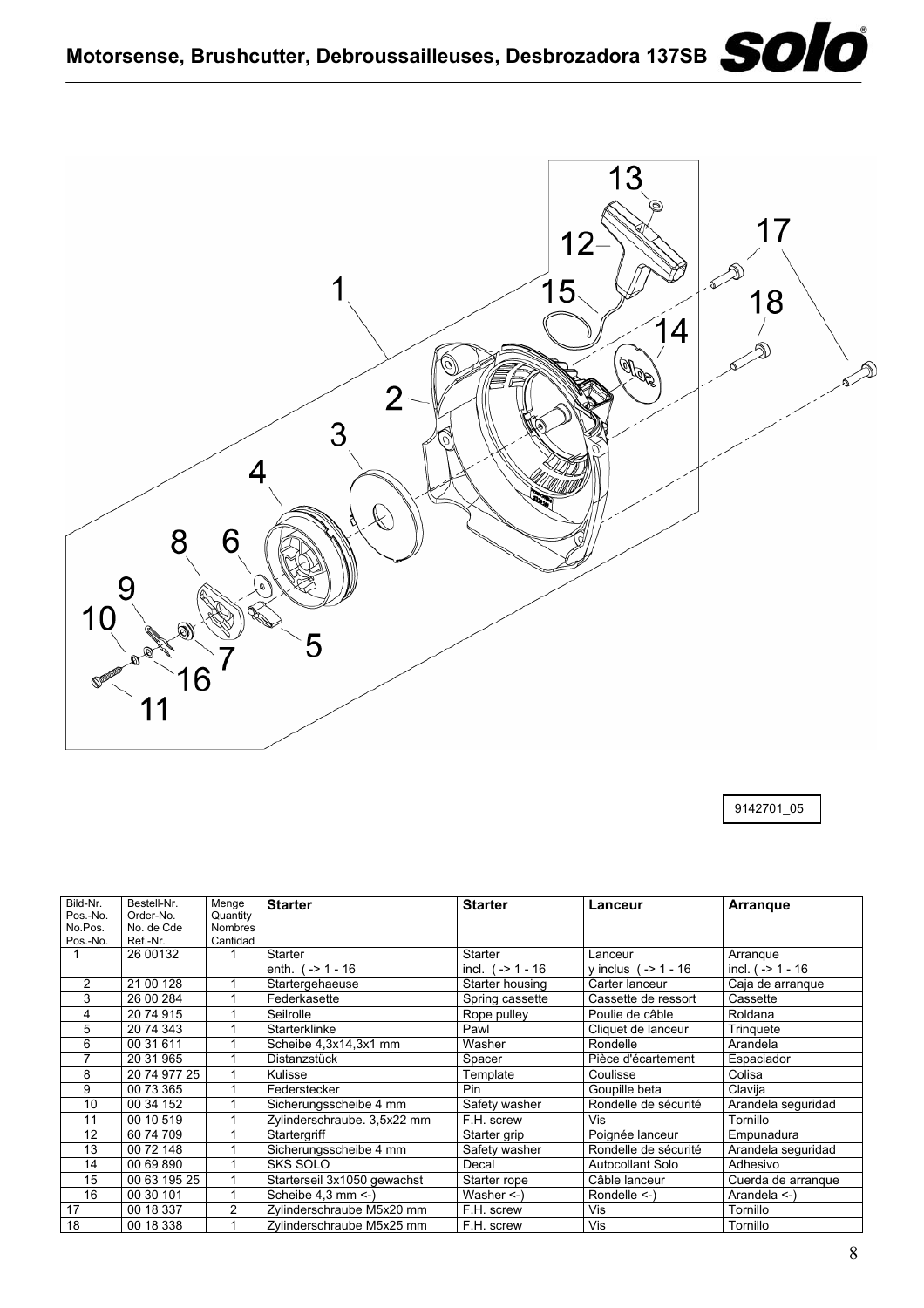## **Motorsense, Brushcutter, Debroussailleuses, Desbrozadora 137SB**



| Bild-Nr. | Bestell-Nr. | Menge          | <b>Schaftrohr, Getriebe</b> | Shaft tube, gear      | Tube, engrenage          | Tubo, engranaje    |
|----------|-------------|----------------|-----------------------------|-----------------------|--------------------------|--------------------|
| Pos.-No. | Order-No.   | Quantity       |                             |                       |                          |                    |
| No.Pos.  | No. de Cde  | Nombres        |                             |                       |                          |                    |
| Pos.-No. | Ref.-Nr.    | Cantidad       |                             |                       |                          |                    |
|          | 21 00 881   |                | Flanschgehäuse kpl.         | Flange housing        | Boîtier bride            | Caja de brida      |
| 2        | 63 00 369   |                | Schaftrohr                  | Shaft tube            | Tube                     | Tubo               |
|          |             |                | enth: $(-2 - 4)$            | incl. $(-22 - 4)$     | y inclus $(-2 - 4)$      | incl. $(-2 - 4)$   |
| 4        | 00 69 382   |                | Aufkleber Warnhinweise <-)  | Decal sign            | Autocollant              | Adhesivo           |
| 5        | 60 35 392   |                | Welle 8 x 1553 mm           | Drive shaft           | Arbre                    | Arbol              |
| 6        | 30 00 236   |                | Getriebe                    | Gear                  | Engrenage                | Engranaje          |
|          | 00 18 453   | 4              | Zylinderschraube M6 x 20 mm | F.H. screw            | Vis                      | Tornillo           |
| 8        | 00 34 120   | 4              | Sicherungsscheibe           | Safety washer         | Rondelle de sécurité     | Arandela seguridad |
| 12       | 60 35 148   |                | Bike-Griffrohr 22x1,5 mm    | Handlebar             | Etrier de maintien       | Tubo de palanca    |
| 13       | 20 73 693   |                | Klemmhalter                 | Support               | Support                  | Soporte            |
| 14       | 35 00 111   |                | <b>Schnellverschluss</b>    | Lock                  | Fermeture                | Cierre             |
| 15       | 20 11 859   |                | Klemmschale unten           | Handle bar clamp cup  | Plaque de serrage guidon | Cascara            |
| 16       | 20 11 860   |                | Klemmschale oben            | Handle bar clamp cup  | Plaque de serrage guidon | Cascara            |
| 28       | 60 43 989   | $\overline{2}$ | Schelle 28                  | Clamp                 | Collier                  | Abrazadera         |
| 29       | 00 21 241   | 2              | 4KT Mutter M5               | Nut                   | Ecrou                    | Tuerca             |
| 30       | 00 18 338   | 2              | Zylinderschraube M5 x 25    | F.H. screw            | Vis                      | Tornillo           |
| 31       | 63 00 300   |                | Doppel-Schultergurt         | Double shoulder strap | <b>Bretelles</b>         | Doble correa       |
|          |             |                |                             |                       |                          | bandolera          |
| 32       | 60 74 529   | 2              | Bowdenzughalter, 28 mm      | Bowden cable support  | Collier de serrage       | Soporte de cable   |
|          |             |                |                             |                       |                          | bowden             |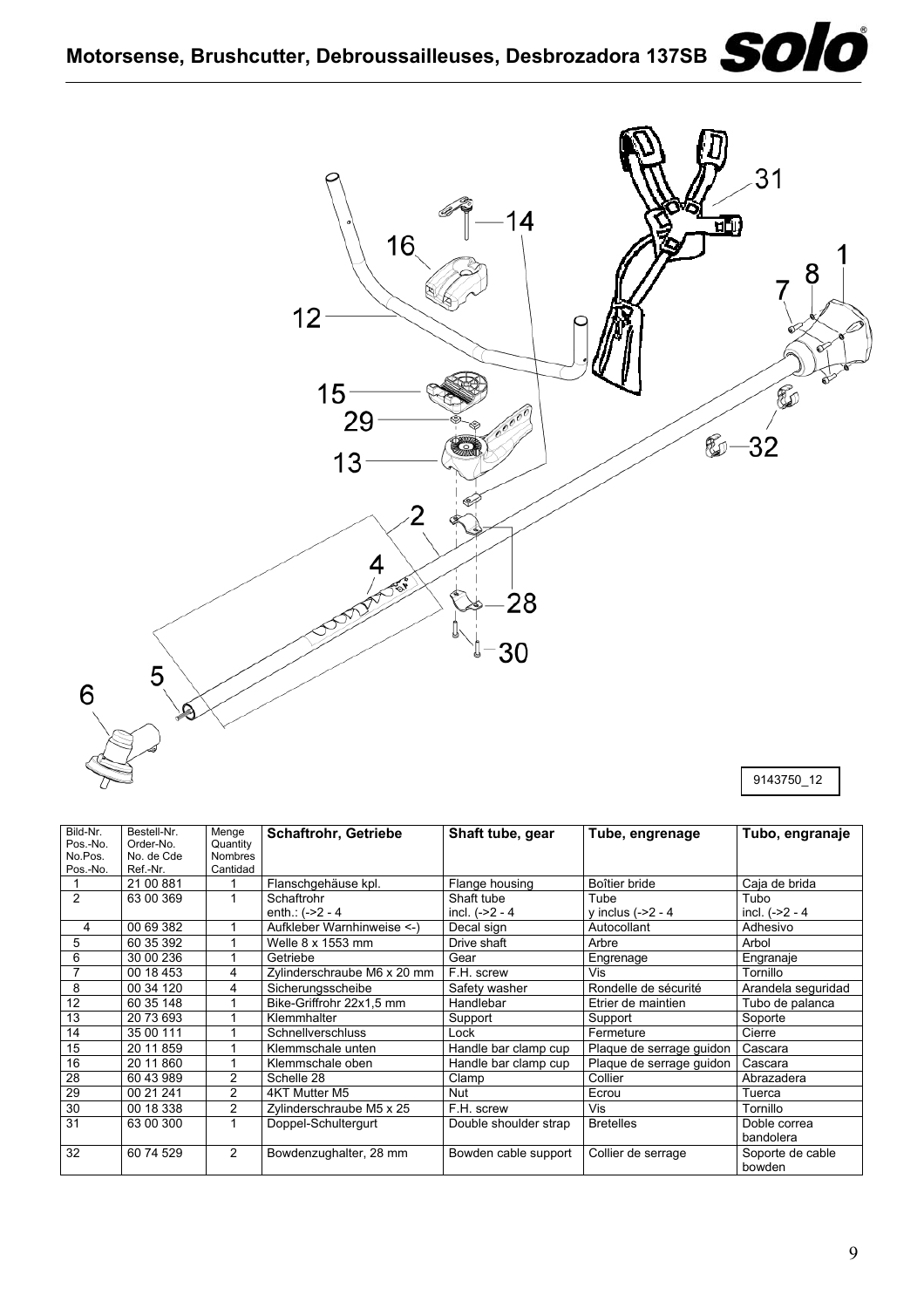# Motorsense, Brushcutter, Debroussailleuses, Desbrozadora 137SB<br> **SOIO**



| Bild-Nr.<br>Pos.-No.<br>No.Pos. | Bestell-Nr.<br>Order-No.<br>No. de Cde | Menge<br>Quantity<br><b>Nombres</b> | Bikegriff, Gasbetätigung      | Handle, throttle<br>control | Poignée, levier de<br>réglage | Tubo, acelerador<br>de gas |
|---------------------------------|----------------------------------------|-------------------------------------|-------------------------------|-----------------------------|-------------------------------|----------------------------|
| Pos.-No.                        | Ref.-Nr.                               | Cantidad                            |                               |                             |                               |                            |
| 1                               | 68 00 400                              | $\mathbf 1$                         | Gasgriff, kompl.              | Throttle grip, cpl.         | Poignée acc., cpl.            | Acelerador cpl.            |
|                                 |                                        |                                     | enth. $(-2 1 - 14)$           | incl. $(-> 1 - 14)$         | v inclus $(-5 1 - 14)$        | incl. $(-> 1 - 14$         |
| 2                               | 60 73 569                              | 1                                   | Griffhälfte außen rechts      | Grip half                   | Poignée extérieure            | Cascara                    |
| 3                               | 60 73 570                              | 1                                   | Griffhälfte innen rechts      | Grip half                   | Poignée extérieure            | Cascara                    |
| 4                               | 00 73 388                              | 1                                   | Kontaktfeder                  | Contact spring              | Ressort de contact            | Resorte                    |
| 5                               | 00 73 389                              | 1                                   | Kontaktfeder                  | Contact spring              | Ressort de contact            | Resorte                    |
| 6                               | 60 73 572                              | 1                                   | Schieber                      | Slide                       | Tiroir                        | Valvula                    |
| $\overline{7}$                  | 00 73 387                              | 1                                   | Schenkelfeder 1,3x6, Schieber | Spring                      | Ressort d'interrupteur        | Muelle                     |
| 8                               | 60 73 573                              | $\mathbf{1}$                        | Gashebel                      | Throttle lever              | Levier de gaz                 | Palanca de gas             |
| 9                               | 00 35 158                              | 1                                   | Sicherungsscheibe 4,5x0,3 mm  | Safety washer               | Rondelle de sécurité          | Arandela seguridad         |
| 10                              | 00 73 386                              | 1                                   | Schenkelfeder 1x8, Gashebel   | Spring                      | Ressort d'interrupteur        | Muelle                     |
| 11                              | 60 73 571                              | 1                                   | Sicherungshebel               | Safety lever                | Levier de sécurité            | Palanca                    |
| 12                              | 00 18 356                              | 3                                   | Linsenschraube 4x20 mm        | Screw                       | Vis                           | Tornillo                   |
| 13                              | 00 18 364                              | 1                                   | Zvlinderschraube M5x32 mm     | F.H. screw                  | Vis                           | Tornillo                   |
| 14                              | 00 20 131                              | 1                                   | Sechskantmutter M5 <-         | $Nut < -1$                  | Écrou <                       | Tuerca $\leq$ )            |
| 16                              | 00 84 154                              | 1                                   | Kabel Masse/Kurzschluss       | Ground cable                | Câble masse                   | Cable de masa              |
| 17                              | 28 00 142                              | 1                                   | Bowdenzug Gas                 | Throttle cable              | Câble des gaz                 | Cable bowden               |
| 18                              | 50 74 100                              | $\mathbf{1}$                        | Bowdenzughalter, 22 mm        | Bowden cable support        | Collier de serrage            | Soporte de cable<br>bowden |
| 19                              | 60 35 148                              | 1                                   | Bike-Griffrohr 22x1,5 mm      | Handlebar                   | Etrier de maintien            | Tubo de palanca            |
| 20                              | 60 73 568                              | 1                                   | Griffhälfte innen links       | Grip half                   | Poignée extérieure            | Cascara                    |
| 21                              | 60 73 567                              | 1                                   | Griffhälfte außen links       | Grip half                   | Poignée extérieure            | Cascara                    |
| $\overline{22}$                 | 00 18 356                              | $\overline{2}$                      | Linsenschraube 4x20 mm        | Screw                       | Vis                           | Tornillo                   |
| $\overline{23}$                 | 00 18 364                              | 1                                   | Zylinderschraube M5x32 mm     | F.H. screw                  | $\overline{\mathsf{Vis}}$     | Tornillo                   |
| $\overline{24}$                 | 00 20 131                              | 1                                   | Sechskantmutter M5            | <b>Nut</b>                  | Ecrou                         | Tuerca                     |
| $\overline{25}$                 | 35 00 111                              | $\mathbf{1}$                        | Schnellverschluss             | Lock                        | Fermeture                     | Cierre                     |
| $\overline{26}$                 | 20 11 859                              | $\mathbf{1}$                        | Klemmschale unten             | Handle bar clamp cup        | Plaque de serrage guidon      | Cascara                    |
| $\overline{27}$                 | 20 11 860                              | $\mathbf{1}$                        | Klemmschale oben              | Handle bar clamp cup        | Plaque de serrage guidon      | Cascara                    |
| 28                              | 60 43 989                              | $\overline{c}$                      | Schelle 28                    | Clamp                       | Collier                       | Abrazadera                 |
| 29                              | 00 21 241                              | $\overline{c}$                      | 4KT Mutter M5                 | <b>Nut</b>                  | Ecrou                         | Tuerca                     |
| 30                              | 00 18 338                              | 2                                   | Zylinderschraube M5 x 25      | F.H. screw                  | Vis                           | Tornillo                   |
| $\overline{31}$                 | 20 73 693                              | 1                                   | Klemmhalter                   | Support                     | Support                       | Soporte                    |
| $\overline{32}$                 | 00 64 415 27                           | 870 mm                              | Schlauch 8,5 mm               | Hose                        | Tuyau                         | Tubo                       |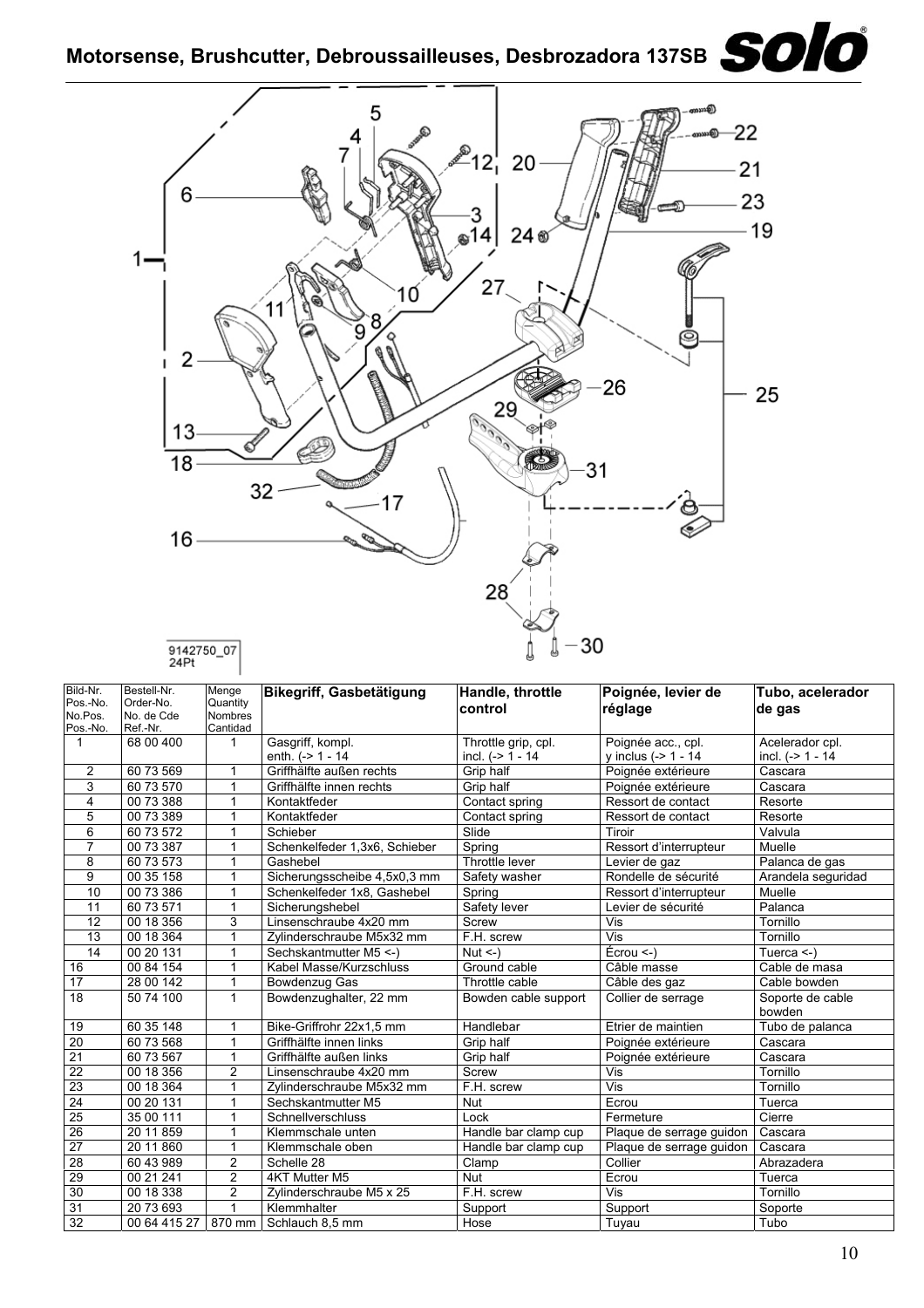### **Motorsense, Brushcutter, Debroussailleuses, Desbrozadora 137SB**

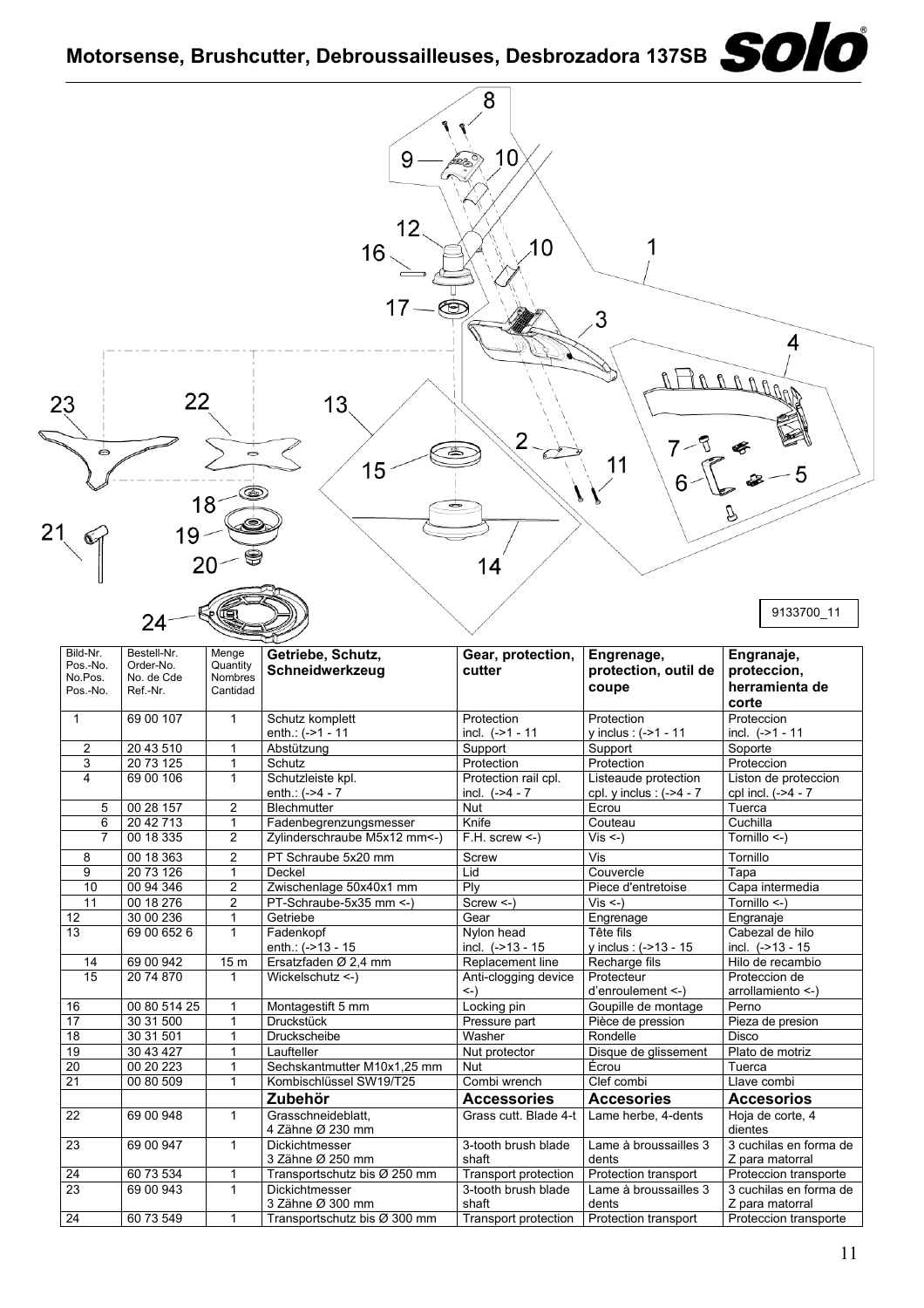### Motorsense, Brushcutter, Debroussailleuses, Desbrozadora 137SB<br> **SOLO**

| Bestell-Nr.<br>Order-No.<br>No. de Cde<br>Ref.-Nr. | Menge<br>Quantity<br><b>Nombres</b><br>Cantidad | Zubehör<br>o. Abb.                             | <b>Accessories</b>                                      | <b>Accesories</b>                           | <b>Accesorios</b>                                                                            |
|----------------------------------------------------|-------------------------------------------------|------------------------------------------------|---------------------------------------------------------|---------------------------------------------|----------------------------------------------------------------------------------------------|
| 69 00 160                                          | 1                                               | 2 Faden Schneidekopf<br>"Jet-Fit"              | Cutter head "Jet-Fit"                                   | Tête faucheuse "Jet-<br>Fit"                | Cabeza de corte "Jet-Fit"                                                                    |
| 69 00 166                                          | 50                                              | Ersatzfaden "Jet-Fit" 2,5<br>x 260 mm          | Replacement line for "Jet-<br>Fit" 2,5 x 260 mm         | Fil de rechange "Jet<br>Fit" 2.5 x 260 mm   | Hilo de recambio "Jet Fit" 2,5 x<br>260 mm                                                   |
| 69 00 175                                          | 53 m                                            | Ersatzfaden "Jet-Fit"<br>$2.5 \text{ mm}$      | Replacement line for<br>$2.5 \text{ mm}$                | Fil de rechange "Jet<br>Fit" 2,5 mm         | Hilo de recambio "Jet Fit"<br>$2.5 \text{ mm}$                                               |
| 00 83 103                                          | 100ml                                           | Profi 2T-Motoröl                               | Special 2-stroke oil                                    | Huile spéciale 2 temps                      | Aceite especial para motores de<br>2 tiempos                                                 |
| 00 83 104                                          | 11                                              | Profi 2T-Motoröl                               | Special 2-stroke oil                                    | Huile spéciale 2 temps                      | Aceite especial para motores de<br>2 tiempos                                                 |
| 00 83 105                                          | 11                                              | Profi 2T-Motoröl in<br>Dosierflasche           | Special 2-stroke oil, bottle<br>with metering indicator | Huile spéciale 2 temps,<br>en flacon gradué | Aceite especial para motores de<br>2 tiempos, en botella plastica con<br>escala dosificadora |
| 27 00 278                                          | 1                                               | Kraftstoff Mix-Behälter                        | Mixing can                                              | Jerrycan                                    | Tanque de mezclar                                                                            |
|                                                    |                                                 |                                                |                                                         |                                             |                                                                                              |
| 00 83 163                                          | 300 ml                                          | Wartungs-/Pflege-Öl                            | Oil                                                     | Huile                                       | Aceite                                                                                       |
| 00 83 180 25                                       | 100 <sub>g</sub>                                | Spezial- Getriebefett                          | Grease                                                  | Graisse                                     | Grasa                                                                                        |
|                                                    |                                                 |                                                |                                                         |                                             |                                                                                              |
| 99 303 000 +<br>Größe (2[s]-6[xxl])                | 1                                               | Forst- und Landschafts-<br>arbeitsjacke EN 340 | Jacket                                                  | Veste forestiere                            | Chaqueta                                                                                     |
| 99 020 95 +<br>Größenindex                         | $\mathbf{1}$                                    | SOLO Outdoor Bundhose                          | Zip-off trousers                                        | Pantalon de loisir                          | Pantalon                                                                                     |
| 99 020 94 +<br>Größenindex                         | $\mathbf{1}$                                    | SOLO Outdoor Latzhose                          | Flap trousers                                           | Salopette de loisir                         | Pantalon con peto                                                                            |
| 99 305 10 +<br>Größe (36 - 48)                     | $\mathbf{1}$                                    | Leder Forststiefel                             | <b>Boots</b>                                            | <b>Bottes forestieres</b>                   | Zapatos                                                                                      |
| 99 390 1002<br>(Uni-Größe)                         | $\mathbf{1}$                                    | Gesichts /<br>Gehörschutzkombination           | Ear & face protection                                   | Protection ouie et<br>visage                | Protection de oido y faz                                                                     |
| 99 390 12 +<br>Größenindex                         | $\mathbf{1}$                                    | Handschuhe SOLO Fit                            | Gloves SOLO Fit                                         | Gants SOLO Fit                              | Guantes SOLO Fit                                                                             |

#### $\odot$

**Allgemeine Richtlinien für die Bestellung von Original SOLO Ersatzteilen:** Voraussetzung für eine reibungslose Erledigung sind folgende Angaben: 1. Ersatzteil-Bestellnummer

2. Gewünschte Anzahl

 3. Typenbezeichnung des Geräts Diese Ersatzteilliste ist für die Lieferung und Ausstattung von SOLO Erzeugnissen unverbindlich. Im Interesse der technischen Weiter-entwicklung bleiben Konstruktionsänderungen vorbehalten.

#### GB) **General Directions for Ordering Original SOLO**

**Spare Parts:** For correct and diligent processing of your order, please give the

following information: 1. Spare Part number

2. Quantity

 3. Model and serial number 4. Shipping instructions

Delivery is made in accordance with our general sales and delivery conditions. This spare parts list is non-committal for us with regard to delivery and layout of SOLO products. In favour of technical improvements, design modifications are subject to change without notice.

### **Directives générales pour**

**les commandes de pièces de rechange d'origine SOLO:** Il est indispensable de préciser dans toutes les

commandes de pièces: 1. le numéro de référence de la pièce

2. la quantité

 3. le type de la machine 4. le mode d'expédition

Les livraisons sont effectuées dans le cadre de nos conditions générales de vente.

Toutes modifications réservées.

#### **Directivas Generales de pedido de la firma SOLO:**

Por adelantado de un arreglo sin dificultades necesitamos siguientes indicaciónes:

- 1. Número de repuesto 2. Numero de cantidad
- 3. Modelo y número de serial
- 4. Instrucción de Envió

Esta lista de repuestos no es obligatoria para los envios y/o forma de equipo de los productos SOLO. En el interés del constante desarollo debemos reservarmos el derecho de cambios.